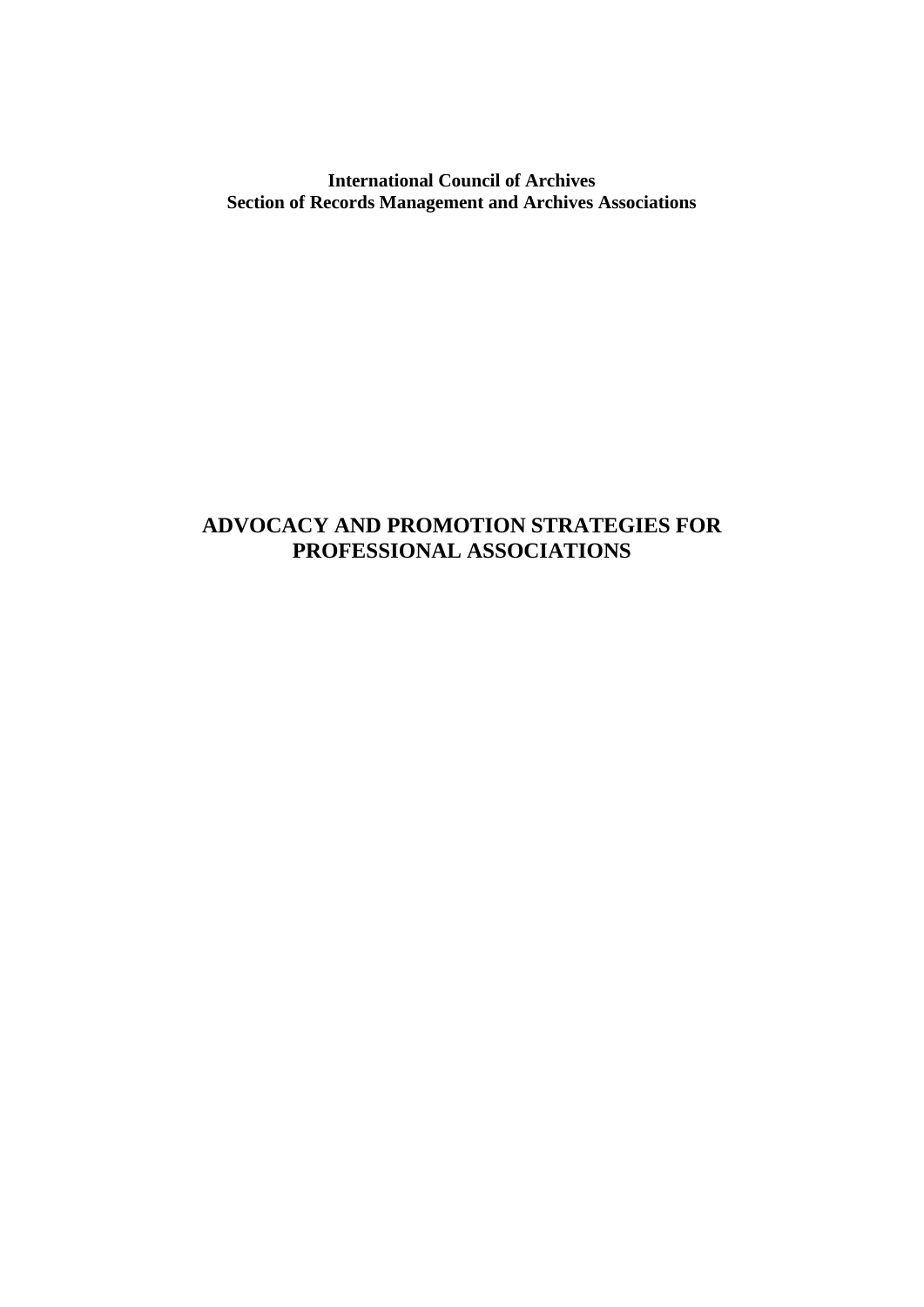# *Contents*

- 1. Introduction
- 2. Scope of advocacy and promotional activities
- 3. Planning an advocacy and promotion strategy
- 4. Steps in planning an advocacy and promotion activity
- 5. Suggested advocacy and promotion strategies and supporting activities
- 6. Bibliography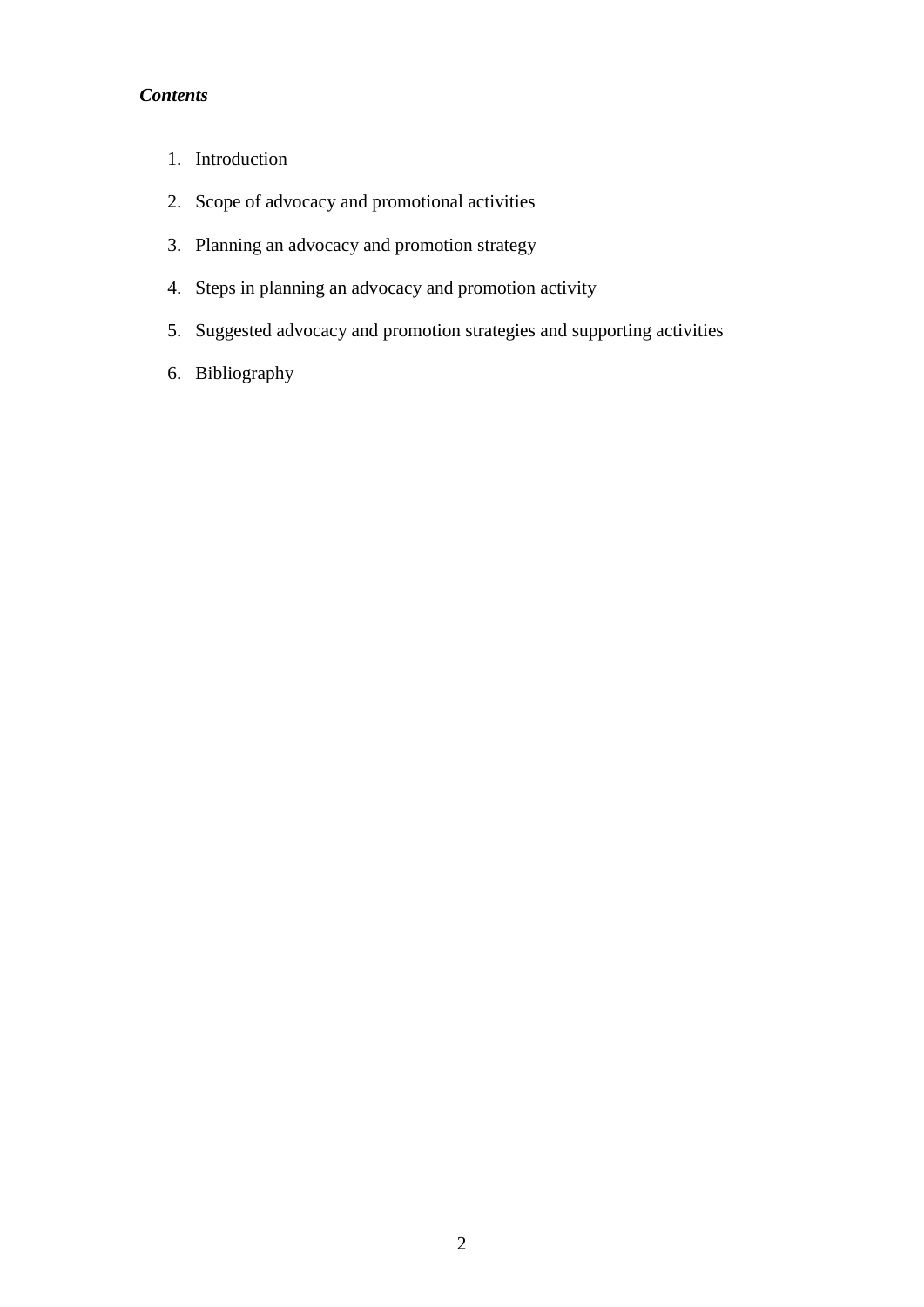## **1. Introduction**

In July 2000 the ICA Section of Records Management and Archival Professional Associations published a paper on *Lobbying and Public Campaigns for Professional Archival Associations,* which provided guidelines on how "to influence events or a decision and to solicit support for archives and archivists". It was noted in the introduction to that paper that most associations have as one of their objectives "representing and promoting the profession", with lobbying and public campaigns being one set of activities which support this goal, and advocacy or promotion of archives the other.

This paper covers advocacy and promotion activities and complements the strategies presented in the paper *Lobbying and Public Campaigns for Professional Archival Associations.* It examines the scope of possible advocacy and promotion activities, discusses the importance of planning, both at a strategic level and undertaking individual activities, provides a list of suggested strategies and possible activities that could be carried out to achieve the strategies.

#### **2. Scope of advocacy and promotional activities**

In a broad sense advocacy and promotional activities in professional associations are carried out to:

- increase community awareness about archives and archivists;
- support the development and advancement of the archival profession, and
- improve communications and build cooperative alliances with kindred organisations, government, the pubic and business decision makers.

In practice advocacy activities generally target specific audiences the association may wish to influence, whereas, promotion is about taking a broad message to the widest audience possible.

The extent of advocacy and promotion activities, and the communication methods selected will depend on a number of factors, including:

- The level of resources available in the association eg whether the association depends entirely on volunteers or whether it has the resources to acquire skills or produce promotional tools.
- The structure of the association eg whether it is a national body speaking with one voice, or whether it is a national body which also operates at a regional level speaking with many voices. Whether there is an identified person or persons, or committee, who could take responsibility for advocacy and promotion activities in the association; whether there is an overall agreed strategy, with supporting action plans, or whether activities are carried out on an ad hoc basis.
- The level of community awareness that may exist. While archives in a general sense are valued in most communities, there is often little understanding of how the profession contributes to the selection and preservation of archives.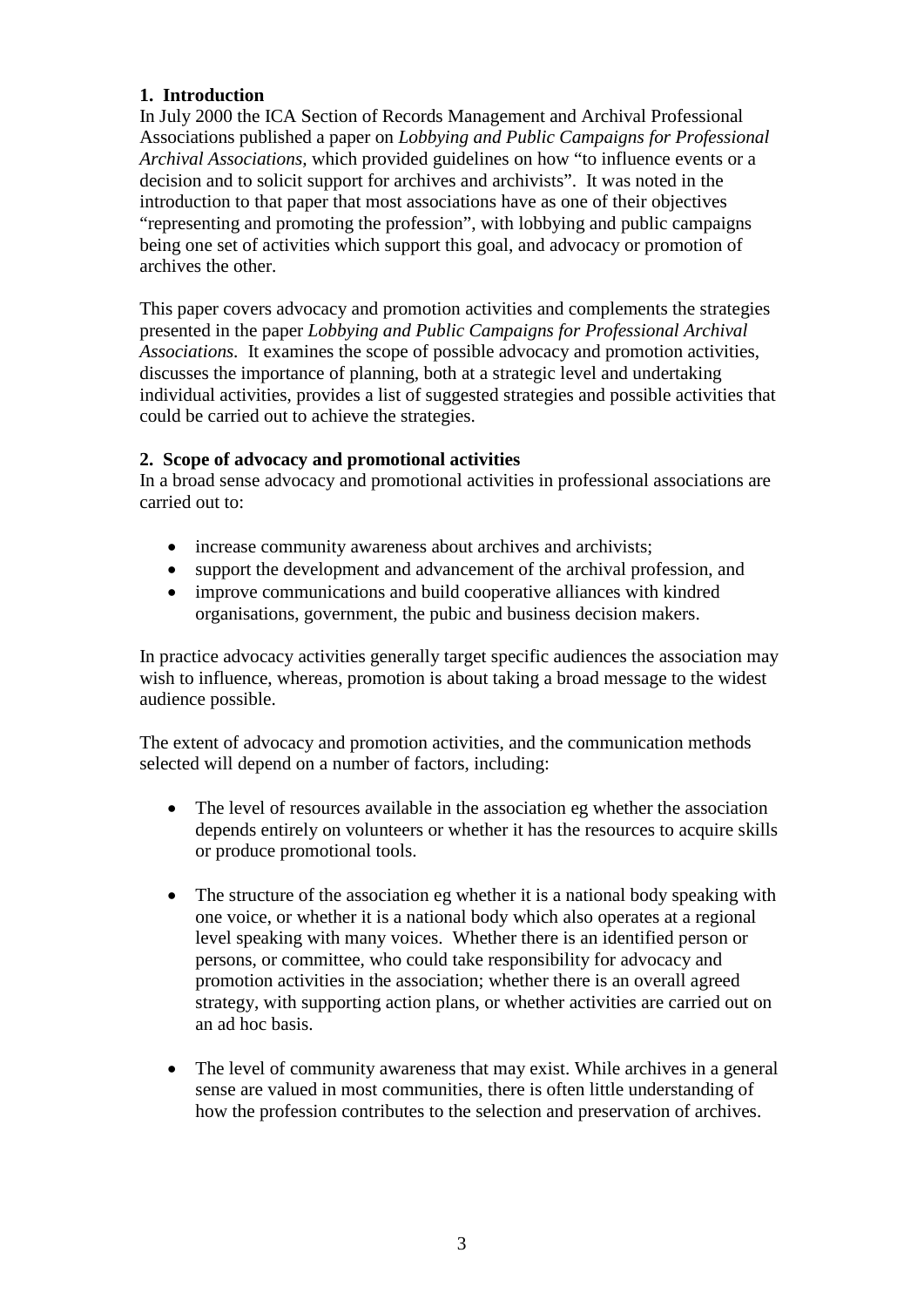• The level of awareness that may exist in kindred associations, and with decision-makers about the work of archivists and the objectives of the association.

## **3. Planning an advocacy and promotion strategy**

Planning is the key to delivering a successful advocacy and promotion strategy as it will ensure that activities are coordinated and directed at achieving the overall goals of the association. Planning supports the most efficient use of scarce association resources allowing a clear and shared understanding of the messages being communicated and the implementation program.

## **4. Steps in planning an advocacy and promotion activity**

Steps in planning an advocacy and promotion activity could include:

- *Identifying advocacy and promotion goals and the target audience* Any activity must commence with a good understanding of the goals and target audience, i.e. what are you trying to communicate and why, and to whom are you trying to communicate? These goals should complement the objectives of the association and its overall planning strategies. The goals may be long-term (eg develop an general understanding in the community about archives), or short-term (eg to set up a display stand at a Conference of a kindred association) and in some instances short-term goals may support longer term goals.
- *Identifying key advocacy and promotion messages and activities* At an early stage in the planning cycle it is necessary t to identify the key messages and activities keeping in mind the audience. In the first instance this may be a simple dot point list or headings, or brief statements.
- *Identifying how to deliver the advocacy and promotion messages and activities* There are a wide variety of ways to deliver advocacy and promotion messages and activities ranging from print and web based publications to displays and providing speakers at seminars and workshops. The key is to assess and evaluate methods and chose the most appropriate.
- *Identify resources required to undertake advocacy and promotion activities* Resources will impact on the type and scope of the activities that can be undertaken and include financial requirements and the capacity of the association's membership to contribute skills needed. There may be some scope for undertaking partnerships with kindred associations or to use products or tools already developed by other archival associations.
- *Create an action plan for carrying out advocacy and promotion activities* An action plan will assist in carrying out the activity and includes milestones to be achieved, target dates and designating responsibilities.
- *Evaluating the outcome of advocacy and promotion activities* Evaluation of the activity is an important step to undertake as it will assist with future planning and the allocation of an association's resources. Targeted and specific advocacy and promotion activities will be easier to evaluate than those that are broadly focused. Evaluation methods could include feedback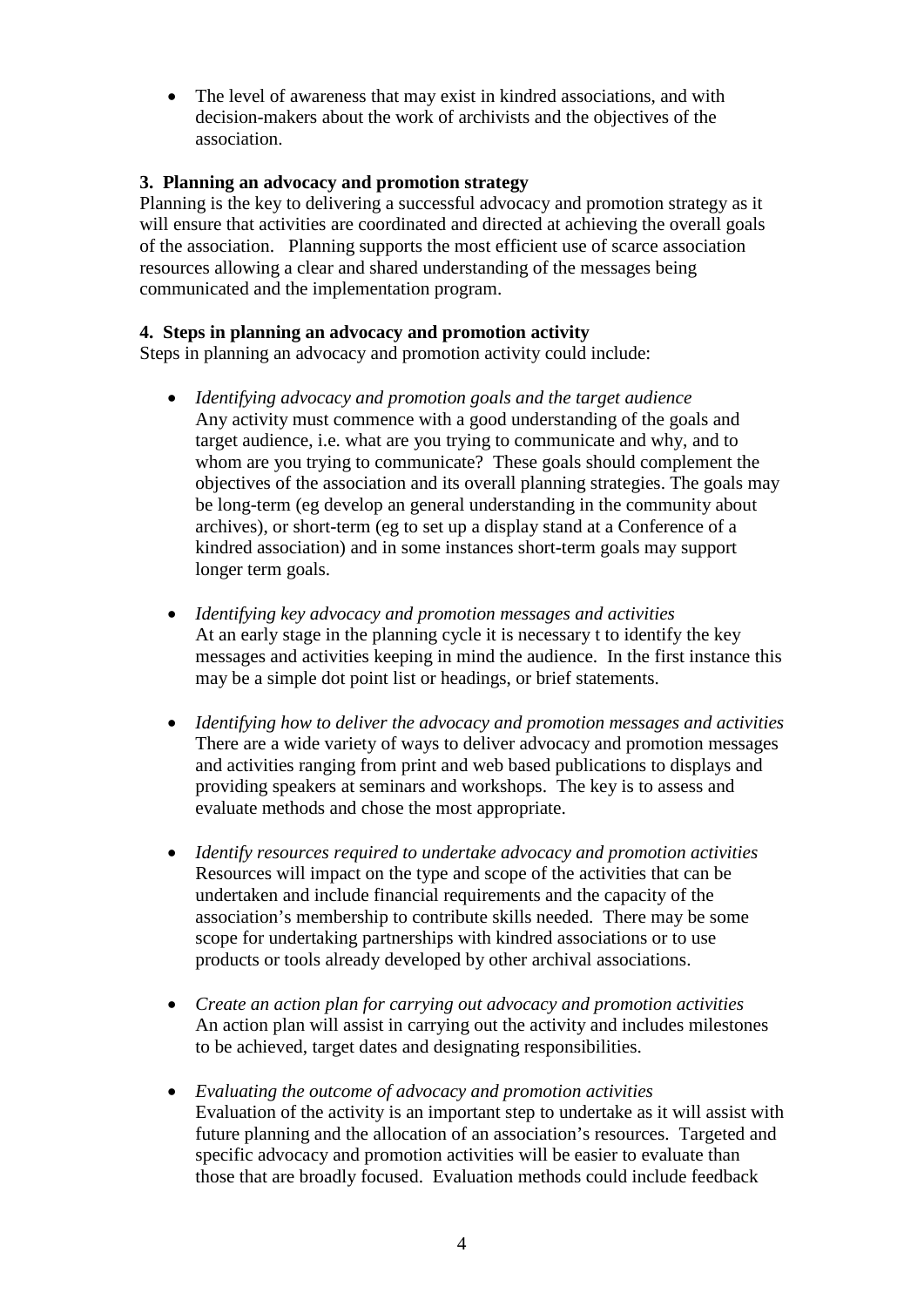from the identified audience, or from members of the association involved in supporting and delivering the activity. An association could also develop a set of questions eg were the necessary resources (both financial and human) available, did the activity reach the identified audience, did the planning keep to time and milestone met, what difficulties were encountered?

| <b>Strategy</b>            | <b>Audience</b>           | <b>Activities</b>                                                                                                                                                                                                                                                                                                                                                                                                                                                                                                                                                                                                                                                                             |
|----------------------------|---------------------------|-----------------------------------------------------------------------------------------------------------------------------------------------------------------------------------------------------------------------------------------------------------------------------------------------------------------------------------------------------------------------------------------------------------------------------------------------------------------------------------------------------------------------------------------------------------------------------------------------------------------------------------------------------------------------------------------------|
| To create a general        | - General public or broad | - Publish brochures explaining                                                                                                                                                                                                                                                                                                                                                                                                                                                                                                                                                                                                                                                                |
| awareness, elicit support  | community                 | archives, the profession and the                                                                                                                                                                                                                                                                                                                                                                                                                                                                                                                                                                                                                                                              |
| and foster an appreciation |                           | association for community groups                                                                                                                                                                                                                                                                                                                                                                                                                                                                                                                                                                                                                                                              |
| about archives and the     |                           | and send to identified groups, or                                                                                                                                                                                                                                                                                                                                                                                                                                                                                                                                                                                                                                                             |
| archival profession in the |                           | place strategically at community                                                                                                                                                                                                                                                                                                                                                                                                                                                                                                                                                                                                                                                              |
| general community.         |                           | venues.                                                                                                                                                                                                                                                                                                                                                                                                                                                                                                                                                                                                                                                                                       |
|                            |                           | - Speak at community forums.<br>Develop a set of speaker notes and<br>PowerPoint slides to support these<br>presentations.<br>- Prepare feature articles and<br>submit to the media.<br>- Present seminars/workshops<br>with specific broad community<br>appeal.<br>- Publicise association events to a<br>wider community audience,<br>where they have a relevance to a<br>broad audience.<br>- Develop information packages to<br>distribute at community events and<br>venues.<br>- Set up a portable promotional<br>display unit to use at community<br>events and venues.<br>- Make submissions were<br>appropriate on broad community<br>issues where archival matters are<br>relevant. |
|                            |                           | - Establish a website for the<br>association.                                                                                                                                                                                                                                                                                                                                                                                                                                                                                                                                                                                                                                                 |
|                            |                           |                                                                                                                                                                                                                                                                                                                                                                                                                                                                                                                                                                                                                                                                                               |

# **5. Suggested strategies and supporting advocacy and promotion activities**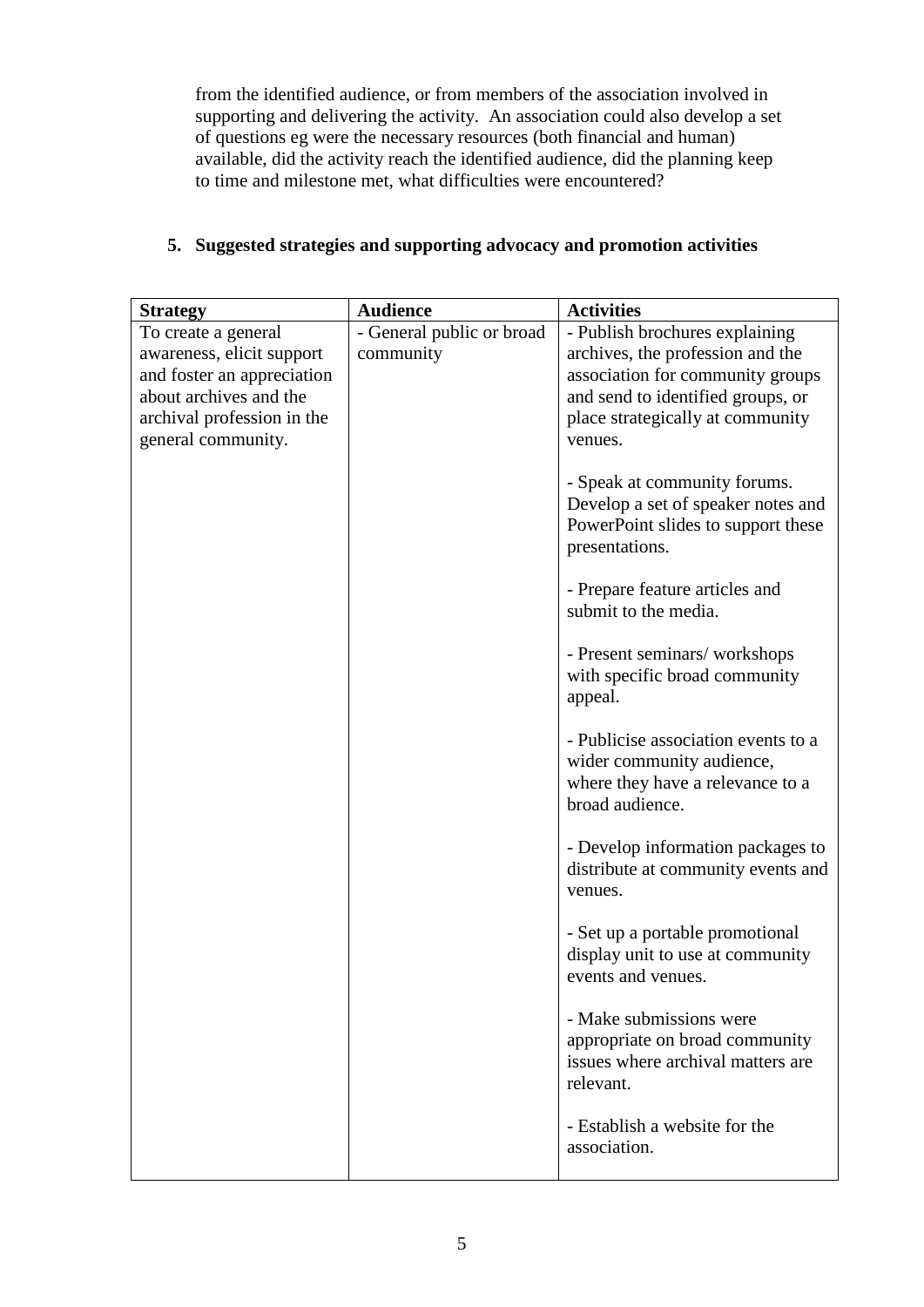| To develop an ongoing<br>relationship with<br>government, specific<br>community groups and<br>business decision makers<br>in order to promote an<br>awareness and foster an<br>appreciation about<br>archives and the archival<br>profession. | - Government<br>- Community groups<br>- Businesses<br>- Other professionals eg<br>accountants, lawyers. | -Establish a relationship with<br>representatives of decision-making<br>organisations and appoint a<br>member to be a central<br>communication point for<br>developing and nurturing an<br>ongoing relationship.<br>-Publish a brochure for<br>community, Government and<br>business decision makers<br>explaining archives, profession<br>and the association.<br>-Talk at other professions'<br>conferences, and other general<br>conferences that decision makers<br>would attend and invite them to<br>speak at the association's<br>conference.<br>- Place brochure about the<br>association into other professions'<br>conferences satchels. |
|-----------------------------------------------------------------------------------------------------------------------------------------------------------------------------------------------------------------------------------------------|---------------------------------------------------------------------------------------------------------|----------------------------------------------------------------------------------------------------------------------------------------------------------------------------------------------------------------------------------------------------------------------------------------------------------------------------------------------------------------------------------------------------------------------------------------------------------------------------------------------------------------------------------------------------------------------------------------------------------------------------------------------------|
|                                                                                                                                                                                                                                               |                                                                                                         | - Advertise and write articles in<br>their publications, or publications<br>they would read.                                                                                                                                                                                                                                                                                                                                                                                                                                                                                                                                                       |
| To reach professionals<br>who are not members of<br>the association to promote<br>and encourage<br>membership.                                                                                                                                | -Archival professionals<br>who are not members of<br>the association.                                   | -Publish brochure explaining the<br>benefits of membership of the<br>association.<br>-Arrange an information session<br>for potential new members.<br>-Write letters to potential members<br>inviting them to join the<br>association.<br>- Appoint members of the<br>association to establish personal<br>contact with these potential<br>members.<br>- Add details of membership on<br>the association's website,<br>including membership forms and a<br>list of benefits to be obtained from<br>membership.                                                                                                                                     |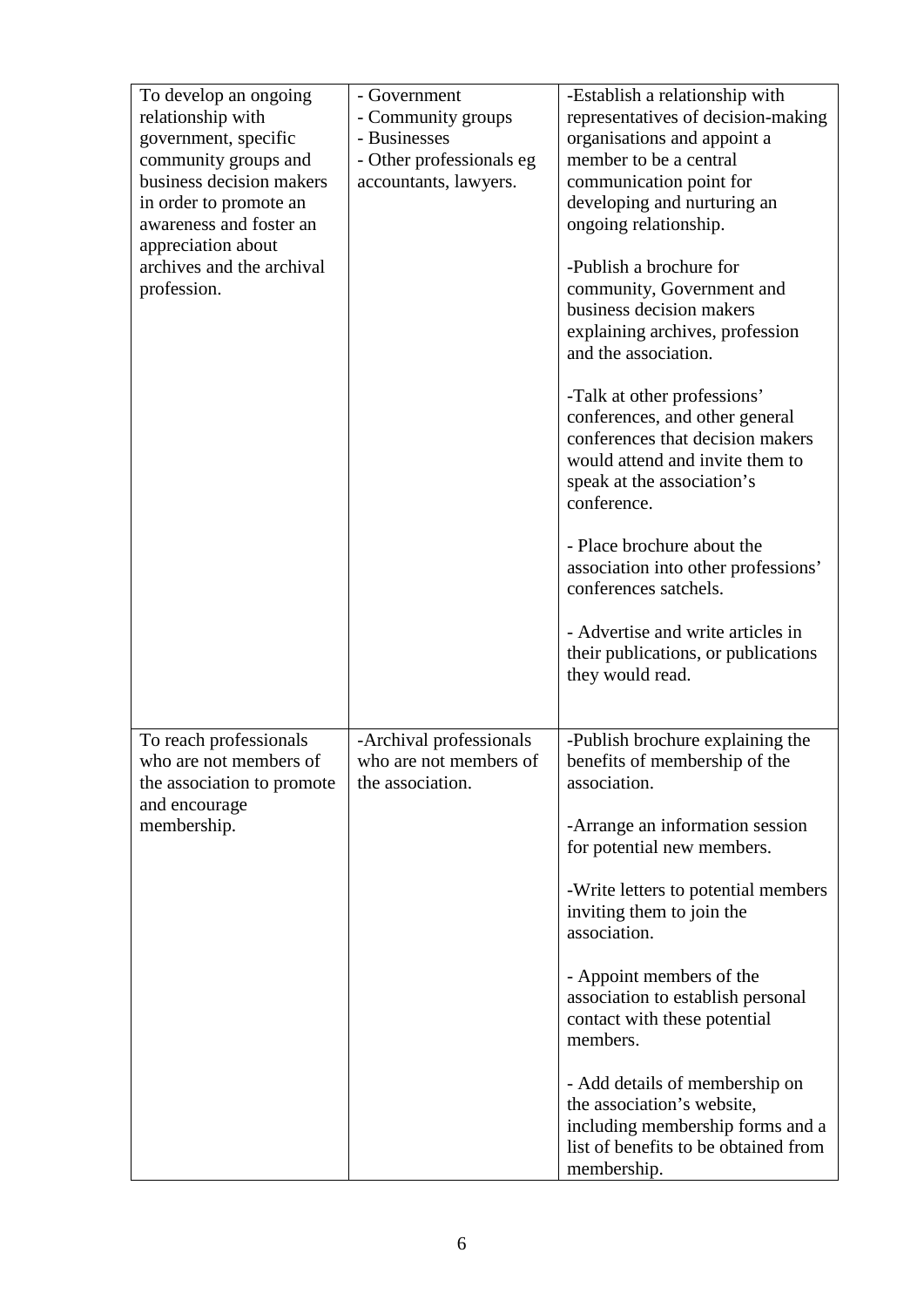| To create an awareness<br>with students about the<br>possibility of a career in<br>archives. | - Students<br>- Academics<br>- Career Counsellors | - Meet with students, academics,<br>and career counsellors and discuss<br>opportunities.                                                                 |
|----------------------------------------------------------------------------------------------|---------------------------------------------------|----------------------------------------------------------------------------------------------------------------------------------------------------------|
|                                                                                              |                                                   | - Publish a brochure for students,<br>academics and counsellors<br>explaining archives, the profession<br>and the association.                           |
|                                                                                              |                                                   | - Address student groups.                                                                                                                                |
|                                                                                              |                                                   | - Appoint an association member<br>as a liaison officer for students<br>wanting more information on the<br>profession.                                   |
|                                                                                              |                                                   | -Establish a mentor scheme for<br>students to encourage interest in<br>the profession and the association.                                               |
|                                                                                              |                                                   | -Place information about following<br>a career in archives on the<br>association's website.                                                              |
| Build cooperative<br>alliances with kindred<br>professional associations.                    | -Kindred associations                             | - Talk at other professions'<br>conferences and invite them to<br>speak at the association's<br>conference.                                              |
|                                                                                              |                                                   | - Write for their newsletter/journal<br>on topics of interest to both<br>professions, and invite them to<br>write for the association's<br>publications. |
|                                                                                              |                                                   | - Advertise in their publications.                                                                                                                       |
|                                                                                              |                                                   | - Prepare a brochure about<br>explaining the profession and the<br>role of the association.                                                              |
|                                                                                              |                                                   | - Place brochure about the<br>association into other professions'<br>conferences satchels.                                                               |
|                                                                                              |                                                   | - Appoint an association liaison<br>officer to support and nurture the<br>relationship with kindred.<br>associations.                                    |